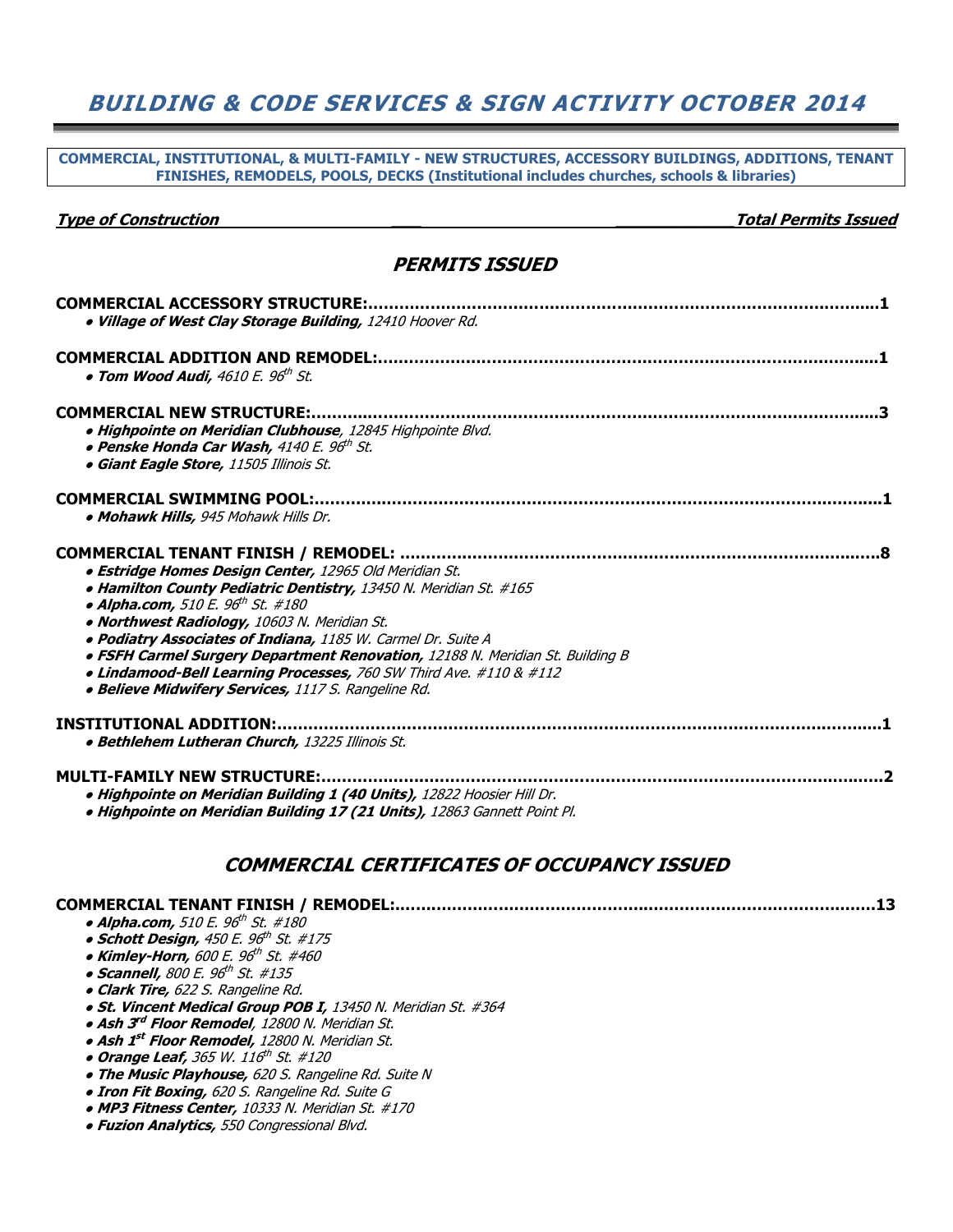| <b>CARMEL UTILITIES PERMITS ISSUED: (Availability Fee Permits Included)</b>                                                                                                                                                                                                            |   |                            |    |                           |                     |
|----------------------------------------------------------------------------------------------------------------------------------------------------------------------------------------------------------------------------------------------------------------------------------------|---|----------------------------|----|---------------------------|---------------------|
| <b>Water &amp; Sewer Permit:</b>                                                                                                                                                                                                                                                       | 8 | <b>Water Permits Only:</b> | 15 | <b>Prepaid Utilities:</b> | 2                   |
|                                                                                                                                                                                                                                                                                        |   |                            |    | <b>OCTOBER 2014</b>       | <b>OCTOBER 2013</b> |
| <b>TOTAL PERMITS ISSUED:</b> (EXCLUDING Water, Sewer, and Sign Permits)                                                                                                                                                                                                                |   |                            |    | 112                       | 120                 |
| <b>TOTAL WATER &amp; SEWER PERMITS:</b>                                                                                                                                                                                                                                                |   |                            | 25 | 31                        |                     |
| <b>TOTAL SIGN PERMITS:</b> (May not include signs approved for/with the issuance/guidelines of a Temporary Use permit)                                                                                                                                                                 |   | 23                         | 42 |                           |                     |
| <b>BUILDING INSPECTIONS PERFORMED:</b>                                                                                                                                                                                                                                                 |   |                            |    | 592                       | 557                 |
| (The # includes inspections by Urban Forestry; but does not include Carmel Fire Dept. or Code Enforcement inspections)<br><b>BUILDING PLAN REVIEWS:</b><br>(As of Feb. 2008: This # includes inspections plan reviews completed by the Building & Code staff for various permit types) |   |                            |    | 89                        | 121                 |
| <b>PUBLIC REQUEST FOR INFORMATION (RFI):</b>                                                                                                                                                                                                                                           |   |                            | 40 | 62                        |                     |

## BUILDING & CODE SERVICES CODE ENFORCEMENT OCTOBER 2014

#### CODE ENFORCEMENT TASK REPORT SUMMARY FOR OCTOBER 2014

| <b>COMPLAINTS RECEIVED</b> | <b>TOTAL:</b> | <b>INSPECTION STATISTICS</b> | <b>TOTAL:</b> |
|----------------------------|---------------|------------------------------|---------------|
| <b>EMAIL</b>               | 6             | NEW CASES                    | 27            |
| "MY CARMEL" APP            |               | INITIAL INSPECTIONS          | 27            |
| <b>PHONE</b>               | 9             | ABATEMENT                    | 4             |
| REFERRAL                   |               | <b>BZA AGENDA</b>            |               |
| <b>STAFF</b>               | 5             | INITIAL VIOLATION NOTICE     | 18            |
| WALK-IN                    |               | <b>RE-INSPECTIONS</b>        | 92            |
|                            |               | CLOSED CASES                 | 54            |

#### CODE ENFORCEMENT MONTHLY REPORT FOR OCTOBER 2014

| <b>TYPE OF COMPLAINT/VIOLATION</b> | <b>NEW CASES</b> | <b>TYPE OF COMPLAINT/VIOLATION</b> | <b>NEW CASES</b> |
|------------------------------------|------------------|------------------------------------|------------------|
| <b>BUILDING CODE VIOLATIONS</b>    | 3.               | PARKING IN LAWN/GREENBELT          |                  |
| DRAINAGE OR EROSION                | 0                | PROPERTY MAINTENANCE               | 15               |
| <b>ENCROACHMENT</b>                | 0                | RECREATIONAL VEHICLE               | 5                |
| <b>FARM ANIMALS</b>                |                  | RIGHT-OF-WAY OBSTRUCTION           | 0                |
| <b>FENCE VIOLATION</b>             |                  | <b>ILLEGAL SIGNS</b>               | 131              |
| <b>GRASS OR WEEDS</b>              | 4                | STAGNANT WATER                     | 0                |
| <b>HOME OCCUPATION</b>             | 0                | <b>TRASH OR DEBRIS</b>             |                  |
| <b>NOISE REGULATIONS</b>           |                  | UNSAFE BUILDING                    |                  |
| OPEN AND ABANDONED                 | 0                | VEHICLE DISPLAY, ON LAWN OR JUNK   | 0                |
| <b>OUTDOOR STORAGE</b>             | 0                | ZONING USE VIOLATIONS              | $\Omega$         |
| <b>OTHER</b>                       |                  | <b>TOTAL</b>                       | 172              |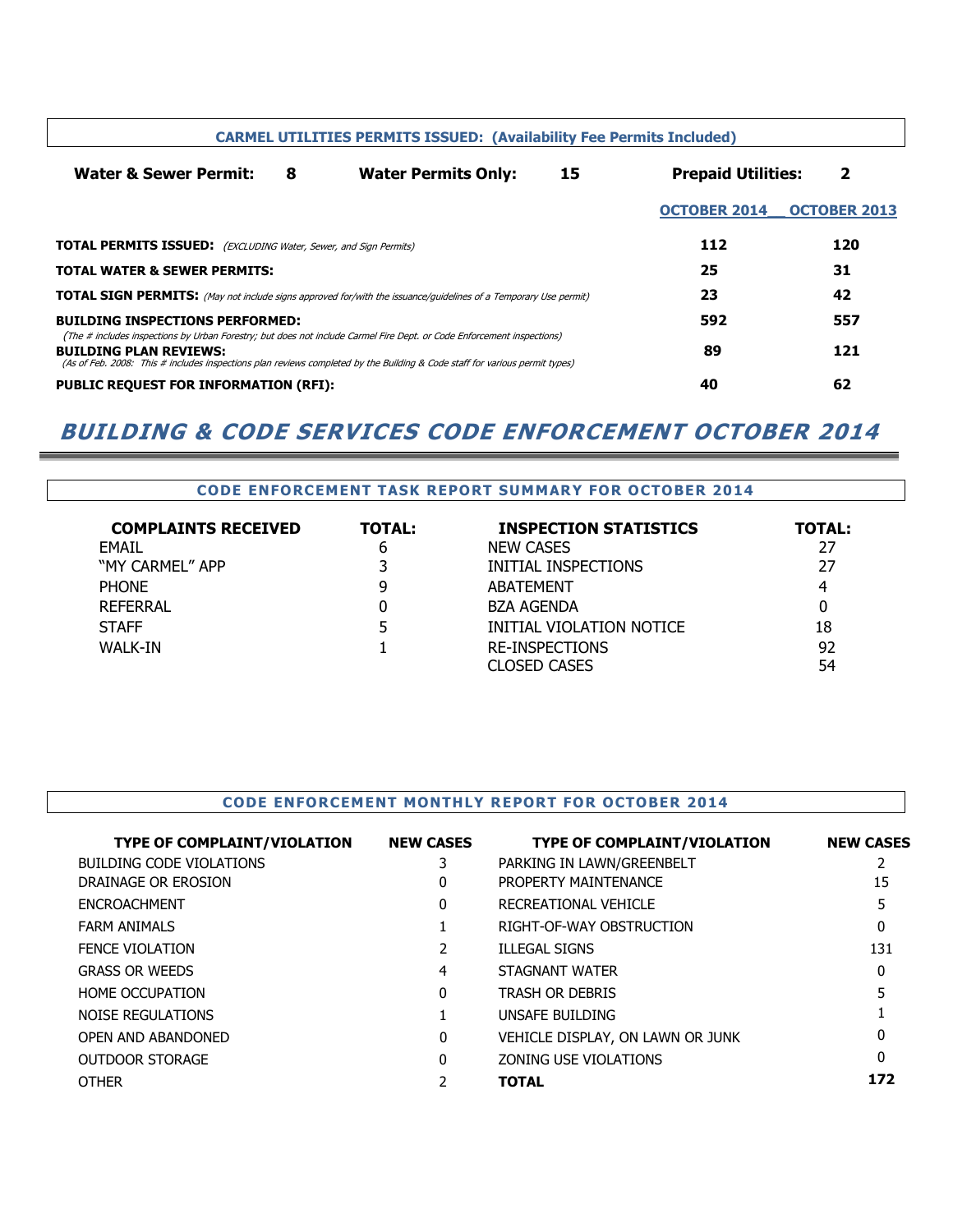| Y OF CAR                                                                                                                                                           |                                     |                         | <b>OCTOBER 2014</b> |                |                       |
|--------------------------------------------------------------------------------------------------------------------------------------------------------------------|-------------------------------------|-------------------------|---------------------|----------------|-----------------------|
|                                                                                                                                                                    | <b>CITY OF CARMEL/CLAY TOWNSHIP</b> |                         |                     |                |                       |
|                                                                                                                                                                    | <b>OCTOBER</b>                      | <b>YTD</b>              | <b>OCTOBER</b>      | <b>YTD</b>     | <b>Difference VTD</b> |
|                                                                                                                                                                    | 2014                                | 2014                    | 2013                | 2013           | 2013-2014             |
| <b>SINGLE FAMILY</b>                                                                                                                                               | 29                                  | 262                     | 32                  | 342            | $80-$                 |
| <b>SINGLE FAMILY TOWN HOMES</b> (Not charted as separate permit                                                                                                    |                                     |                         |                     |                |                       |
| until spring 2003. 1 Permit per dwelling unit.)<br>Total # of Buildings: 0; Total # of Lots: 0                                                                     | $\bf{0}$                            | 55                      | $\bf{0}$            | 34             | $21+$                 |
| <b>TWO-FAMILY</b>                                                                                                                                                  | $\bf{0}$                            | $\mathbf{2}$            | $\mathbf{0}$        | 4              | $2 -$                 |
| <b>Total # of Dwelling Units:</b>                                                                                                                                  | $\bf{0}$                            |                         | $\bf{0}$            |                | $\bf{0}$              |
| <b>MULTI-FAMILY</b>                                                                                                                                                | 2                                   | 47                      | $\overline{2}$      | 7              | $40+$                 |
| <b>Total # of Dwelling Units:</b><br><b>TOTAL # PERMITS ISSUED:</b>                                                                                                | 61<br>3I                            | 650                     | 42<br>34            | 134<br>387     | $516+$<br>$2I-$       |
| <b>TOTAL # of DWELLING UNITS:</b>                                                                                                                                  | 90                                  | 366<br>971              | 74                  | 514            | $457+$                |
| <b>ROOM ADDITION</b>                                                                                                                                               | 5                                   | 30                      | 6                   | 31             | 1-                    |
| <b>ROOM ADDITION &amp; INTERIOR REMODEL</b>                                                                                                                        |                                     |                         |                     |                |                       |
| <b>COMBINATION</b>                                                                                                                                                 | 1                                   | 14                      | 1                   | 10             | 4+                    |
| <b>RESIDENTIAL REMODEL</b>                                                                                                                                         | 15                                  | 129                     | 12                  | 125            | $4+$                  |
| PORCH ADDITION                                                                                                                                                     | 5                                   | 30                      | 6                   | 34             | $4 -$                 |
| PORCH & DECK COMBINATION ADDITION                                                                                                                                  | $\bf{0}$                            | 3                       | 1                   | 9              | $6-$                  |
| <b>DECK ADDITION</b>                                                                                                                                               | $\boldsymbol{2}$                    | 15                      | 4                   | 27             | $12 -$                |
| RESIDENTIAL ACCESSORY BLDG.                                                                                                                                        | $\boldsymbol{2}$                    | 23                      | 5                   | 24             | $1-$                  |
| <b>RESIDENTIAL SWIMMING POOL/SPA</b>                                                                                                                               | 5                                   | 56                      | 7                   | 59             | $3-$                  |
| <b>GARAGE/CARPORT Attached</b>                                                                                                                                     | $\overline{2}$                      | $\overline{\mathbf{4}}$ | $\mathbf{3}$        | 5              | $1 -$                 |
| <b>GARAGE/CARPORT Detached</b>                                                                                                                                     | 1                                   | 9                       | $\bf{0}$            | 3              | $6+$                  |
| <b>COMMERCIAL BUILDING</b>                                                                                                                                         | 3                                   | 14                      | $\mathbf{3}$        | 13             | $1+$                  |
| <b>COMMERCIAL ADDITION</b>                                                                                                                                         | $\bf{0}$                            | $\overline{2}$          | $\bf{0}$            | $\overline{2}$ | $\bf{0}$              |
| <b>COMMERCIAL REMODEL</b>                                                                                                                                          | 3                                   | 71                      | 6                   | 58             | $13+$                 |
| <b>COMMERCIAL ADDITION &amp; REMODEL</b>                                                                                                                           |                                     |                         |                     |                |                       |
| <b>COMBINATION</b>                                                                                                                                                 | 1                                   | 4                       | $\bf{0}$            | 2              | $2+$                  |
| <b>COMMERCIAL SWIMMING POOL</b>                                                                                                                                    | $\mathbf{1}$                        | 1                       | $\mathbf{0}$        | 1              | $\bf{0}$              |
| <b>COMMERCIAL ACCESSORY BLDG</b>                                                                                                                                   | 1                                   | $\overline{2}$          | $\bf{0}$            | $\mathbf{2}$   | $\bf{0}$              |
| <b>COMMERCIAL TENANT SPACE</b>                                                                                                                                     | 5                                   | 49                      | $\overline{7}$      | 68             | $19-$                 |
| <b>COMMERCIAL DECK</b>                                                                                                                                             | $\bf{0}$                            | $\bf{0}$                | $\bf{0}$            | $\bf{0}$       | $\bf{0}$              |
| <b>TEMPORARY USE</b>                                                                                                                                               | 5                                   | 57                      | $\overline{7}$      | 56             | $1+$                  |
| <b>MASSAGE THERAPIST PERMIT</b>                                                                                                                                    | 3                                   | 59                      | $\bf{0}$            | 26             | $33+$                 |
| <b>INSTITUTIONAL BUILDING</b> (INSTITUTIONAL includes churches, schools,                                                                                           |                                     |                         |                     |                |                       |
| libraries, & public hospitals)                                                                                                                                     | $\bf{0}$                            | 3                       | 1                   | 5              | $2 -$                 |
| <b>INSTITUTIONAL ADDITION</b>                                                                                                                                      | 1                                   | 1                       | $\bf{0}$            | $\bf{0}$       | $1+$                  |
| <b>INSTITUTIONAL REMODEL</b><br><b>INSTITUTIONAL ADDITION &amp; REMODEL</b>                                                                                        | $\mathbf{0}$                        | 1                       | $\bf{0}$            | 7              | $6-$                  |
| <b>COMBINATION</b>                                                                                                                                                 | $\bf{0}$                            | $\bf{0}$                | 1                   | 1              | 1-                    |
| <b>INSTITUTIONAL ACCESSORY BLDG</b>                                                                                                                                | $\mathbf{0}$                        | $\overline{2}$          | $\mathbf{0}$        | $\mathbf{0}$   | $2+$                  |
| <b>INSTITUTIONAL SWIMMING POOL</b>                                                                                                                                 | $\bf{0}$                            | $\bf{0}$                | $\bf{0}$            | $\bf{0}$       | $\bf{0}$              |
| <b>INSTITUTIONAL DECK</b>                                                                                                                                          | $\bf{0}$                            | $\bf{0}$                | $\bf{0}$            | $\bf{0}$       | $\bf{0}$              |
| <b>UNDERGROUND TANK</b>                                                                                                                                            | $\bf{0}$                            | $\bf{0}$                | $\bf{0}$            | $\bf{0}$       | $\bf{0}$              |
| <b>MOVE</b>                                                                                                                                                        | $\bf{0}$                            | $\bf{0}$                | $\bf{0}$            | $\bf{0}$       | $\bf{0}$              |
| <b>MANUFACTURED HOME</b>                                                                                                                                           | $\bf{0}$                            | $\bf{0}$                | $\bf{0}$            | $\bf{0}$       | $\bf{0}$              |
| <b>CELL TOWER/Co-Locate/Satellite Dish</b>                                                                                                                         | $\overline{2}$                      | 22                      | $\bf{0}$            | 9              | $13+$                 |
| <b>DEMOLITION</b>                                                                                                                                                  |                                     |                         |                     |                |                       |
| Residential: 5; Commercial: 2; Institutional: 0                                                                                                                    | 7                                   | 52                      | 1                   | 32             | $20+$                 |
| ELECTRICAL (Residential or Commercial permits pulled for minor electrical                                                                                          |                                     |                         |                     |                |                       |
| work & inspection ONLY)                                                                                                                                            | 11                                  | 67                      | 15                  | 85             | $18-$                 |
| <b>TOTAL PERMITS ISSUED:</b><br>**NOTE: Permit statistics listed are updated as often as possible--removing voided permit #'s from the appropriate columns/totals. | 112                                 | 1.086                   | <i>120</i>          | 1,081          | $5+$                  |

ESTIMATED COST OF CONSTRUCTION IN CLAY TOWNSHIP FOR OCTOBER 2014: \$31,176,375.00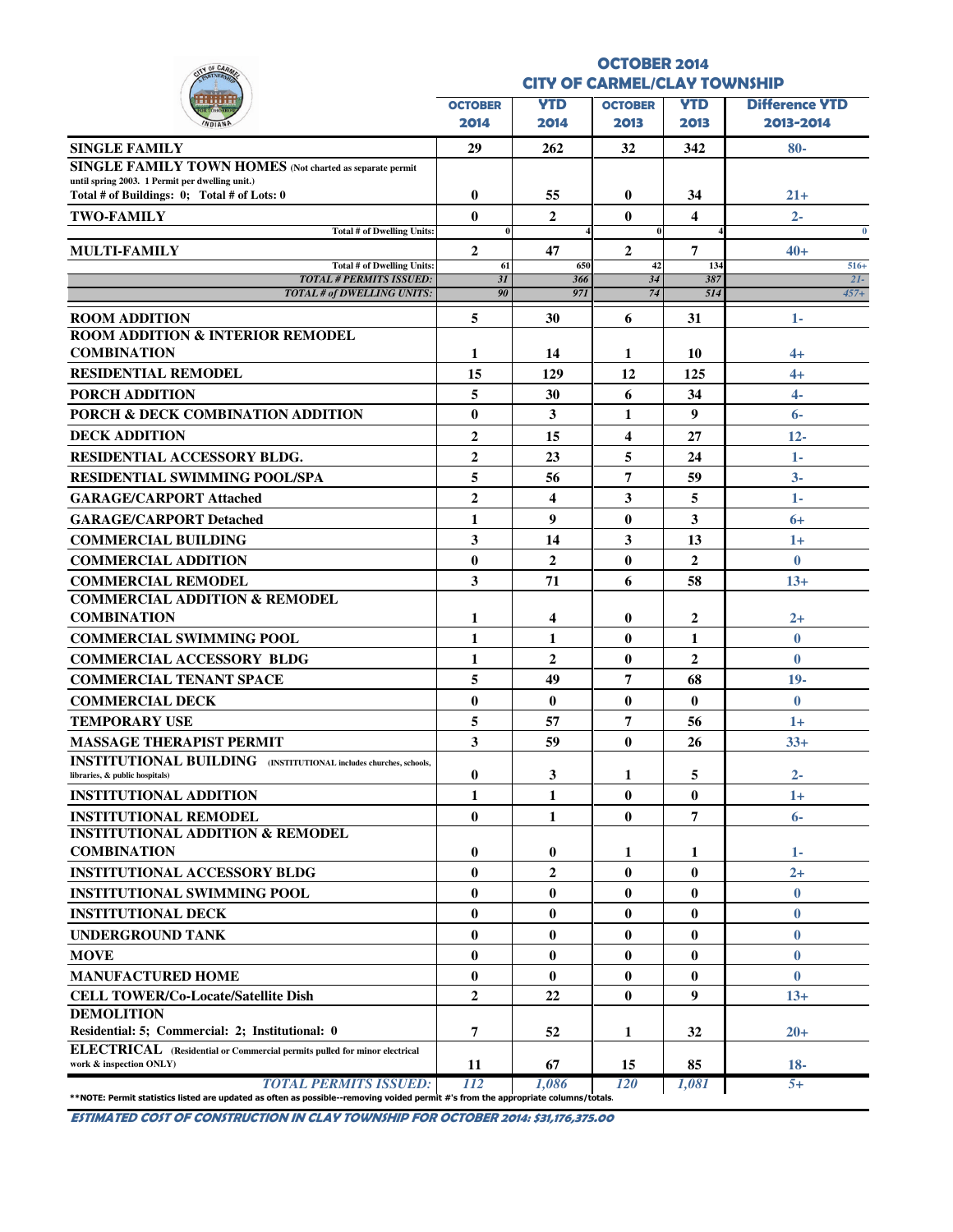#### DEPARTMENT OF COMMUNITY SERVICES INCOME REPORT OCTOBER 1-31, 2014



Transaction Types: **All any of Transactions**: **#** of Transactions: Total Income of Transactions: **BUILDING PERMITS:** [Building permits includes the fee for full Certificate of Occupancy (C/O) or Substantial Completion (C.S.C.) that will be issued, when required.] 88 153,080.40 **6 153,080.40 DEMOLITION PERMITS:**  $\begin{array}{ccc} 6 & 6 \end{array}$   $\begin{array}{ccc} 6 & 1,735.00 \end{array}$ ELECTRICAL PERMITS: (Separate electrical/meter inspections-no other work being done.) 12 | \$ 946.50 **LATE FEES:**  $\begin{array}{ccccccc} & & & & & & \text{2} & \text{5} & \text{3,870.00} \end{array}$ MASSAGE THERAPIST PERMITS/RENEWALS:  $\begin{array}{ccc} 3 & 3 \\ 6 & 0.00 \end{array}$ RE-INSPECTION, EXTRA/ADDITIONAL INSPECTION, AND/OR TEMPORARY C/O / C.S.C. FEES:  $\begin{array}{ccccccc} 5,470.00 \ 80 & & 15.470.00 \end{array}$ PLAN AMENDMENT: (COMMERCIAL/INSTITUTIONAL) 0 \$ - PLAN AMENDMENT: (RESIDENTIAL) 3 \$ 518.50 SPECIAL EVENT PERMITS:  $\begin{array}{ccc} 3 & 3 & 480.00 \\ 4 & 3 & 480.00 \\ 5 & 4 & 480.00 \\ 6 & 6 & 4 & 480.00 \\ 7 & 8 & 4 & 480.00 \\ 8 & 9 & 16 & 140.00 \\ 10 & 10 & 10 & 140.00 \\ 11 & 10 & 10 & 140.00 \\ 13 & 10 & 10 & 140.00 \\ 14 & 10 & 10 & 140.00 \\ 15 & 10 & 10 & 140.$ TEMPORARY USE PERMITS/EXTENSIONS: 0 \$ - ADLS: (Applications)  $\begin{array}{ccc} 0 & \text{if } 0 & \text{if } 0 \end{array}$ ADLS AMENDMENTS:  $\begin{array}{ccc} 8 & 304.00 \\ \end{array}$ **COMMITMENT AMENDMENTS:**  $\begin{array}{ccc} 1 & 1 & 1 \\ 1 & 1 & 1 \end{array}$  1,238.00 DEVELOPMENT PLAN:  $\begin{array}{ccc} & 0 & \frac{1}{2} & \frac{1}{2} & \frac{1}{2} & \frac{1}{2} & \frac{1}{2} & \frac{1}{2} & \frac{1}{2} & \frac{1}{2} & \frac{1}{2} & \frac{1}{2} & \frac{1}{2} & \frac{1}{2} & \frac{1}{2} & \frac{1}{2} & \frac{1}{2} & \frac{1}{2} & \frac{1}{2} & \frac{1}{2} & \frac{1}{2} & \frac{1}{2} & \frac{1}{2} & \frac{1}{2} & \frac{1}{2} & \frac{1}{2}$ DEVELOPMENT PLAN AMENDMENTS:  $\begin{array}{ccc} & & & \ & & \ & & \ & & \ & & 0 & \end{array}$   $\uparrow$   $\qquad$ HPR REVIEWS: 0 \$ - ORDINANCE AMENDMENT APPLICATIONS:  $\begin{array}{ccc} 0 & \ {\color{red} \S} & \end{array}$ PLAT VACATIONS:  $\begin{array}{ccc} & & & & \\\textcolor{red}{\mathbf{0}} & & \end{array}$ **PRIMARY PLATS:** 20,039.00 PRIMARY PLAT AMENDMENTS:  $\begin{array}{ccc} & & & & \ & & & \ & & & \ & & & 0 & \end{array}$ PUD ORDINANCES:  $\begin{array}{ccc} 1 & 1 & 5 & 5,370.04 \end{array}$ REZONE: the set of the set of the set of the set of the set of the set of the set of the set of the set of the set of the set of the set of the set of the set of the set of the set of the set of the set of the set of the SDR SITE PLAN REVIEWS: 0 - \$ SECONDARY PLATS / REPLATS: 0 \$ - SUBDIVISION WAIVERS:  $\begin{array}{ccc} 0 & & \pm \end{array}$ **ZONING WAIVER:**  $\begin{bmatrix} 0 & 0 \end{bmatrix}$   $\uparrow$ TAC ONLY APPLICATIONS:  $\begin{array}{ccc} & & & & 0 & \ {\mathbb{S}} & & \ {\mathbb{S}} & & \ {\mathbb{S}} & & \ {\mathbb{S}} & & \end{array}$  $\begin{array}{ccc} \textbf{COMMITMENT} & \textbf{S} & \textbf{S} \ \textbf{S} & \textbf{S} & \textbf{S} \end{array}$ DEVELOPMENT STANDARDS VARIANCES:  $\begin{array}{ccc} 4 & 4 \\ 2 & 963.50 \end{array}$ HEARING OFFICER REVIEWS:  $\begin{array}{ccc} & 2 & | \ \$ & 803.00 \end{array}$ SPECIAL EXCEPTION VARIANCE: 0 \$ - SPECIAL USES: (Inlcudes Special Use Amendments)  $\begin{array}{ccc} \mid & 0 & \frac{1}{3} \end{array}$ USE VARIANCES:  $\begin{array}{ccc} 1 & 1 & 1 \\ 1 & 1 & 1 \end{array}$   $\begin{array}{ccc} 1,609.00 \\ 1,609.00 \end{array}$ **SIGN PERMITS:**  $6,905.48$ ADMINSTRATIVE APPROVALS:  $\begin{array}{ccc} 0 & \ {\mathfrak{z}} & \ - & \end{array}$  $\begin{array}{ccc} \textbf{APPEALS:} \end{array}$ TIME EXTENSIONS: 0 - \$ TRAFFIC STUDIES: 0 \$ - MISC.: (COPIES/MAPS/DUPLICATE PLARCARDS/ETC)  $\begin{array}{ccc} 5 & 5 \\ 5 & 5 \end{array}$  = 77.00 **ZONING DETAILS/LETTER:**  $\begin{array}{ccc} 3 & 3 \end{array}$  285.00 **ZONING ORDINANCES: (Copies of)**  $\begin{array}{ccc} \bullet & \bullet & \bullet \\ \bullet & \bullet & \bullet \end{array}$ **PARK & RECREATION IMPACT FEE: (PRIF)** 40 0 90 90 9164,551.00 TOTALS: GENERAL FUND: \$ 206,254.42 PRIF ACCOUNT # 106: **\$** 164,551.00 UTILITY FEES: (Sewer/Water permits) 88,876.00 TOTAL DEPOSIT: \$ 459,681.42 Last Month's General Fund Deposit:  $\begin{array}{ccc} 1 & 195,653.95 \end{array}$ 

Last Month's Total Deposit:  $\begin{array}{ccc} 1 & 31,303.35 \end{array}$ 

NOTE: Receipts were deposited for 23 business days this month.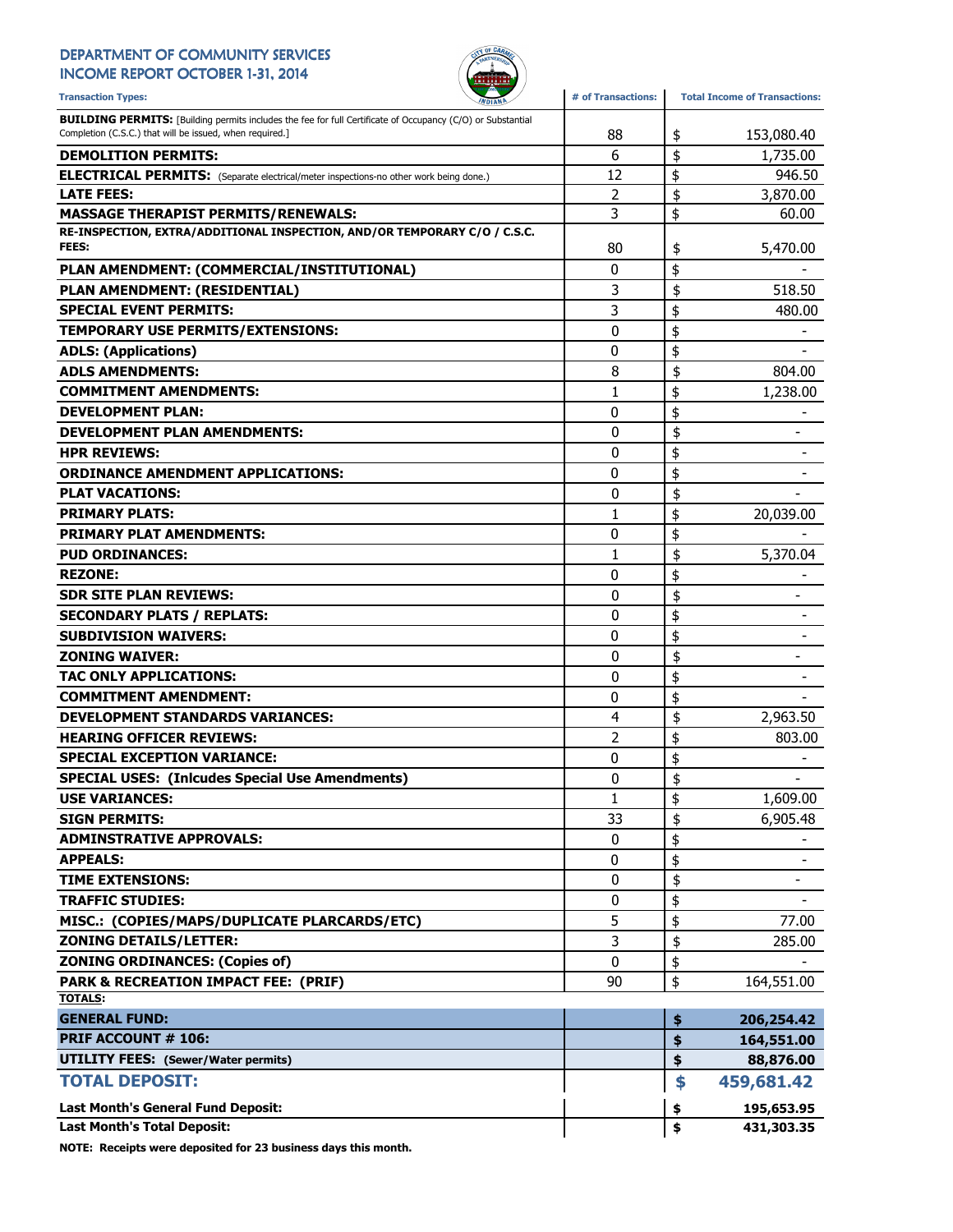### SPECIAL STUDIES COMMITTEE ACTIVITY CITY OF CARMEL/CLAY TOWNSHIP – OCTOBER 7, 2014

| 580 CARMEL<br>580 E. Carmel Dr.<br>The applicant seeks site plan and design approval for a 3-story<br>office building, parking area, and detention pond<br>Docket #: 13120023                                                                                                                                                              | DP Amend / ADLS Amend | Discussed, then sent to Plan Commission on October<br>21 with a favorable recommendation, 5-0 with<br>conditions |
|--------------------------------------------------------------------------------------------------------------------------------------------------------------------------------------------------------------------------------------------------------------------------------------------------------------------------------------------|-----------------------|------------------------------------------------------------------------------------------------------------------|
| <b>MEIJER STORE REMODEL</b><br>1424 W. Carmel Dr.<br>The applicant seeks approvals for alterations to the front<br>building facade, garden area, fuel canopy, and other minor<br>alterations.<br>Docket #: 14080002                                                                                                                        | <b>ADLS Amend</b>     | <b>Tabled to November 5</b>                                                                                      |
| <b>PENSKE HONDA – SERVICE ADDITION</b><br>4140 E. $96^{\text{th}}$ St.<br>The applicant seeks site plan and design approval for a 4,935<br>square foot building addition to the east for a new service area,<br>and also enclosing the existing showroom area located on the<br>south for an expanded showroom area.<br>Docket #: 14090007 | <b>ADLS Amend</b>     | Discussed, then approved 5-0 with conditions                                                                     |

## SUBDIVISION COMMITTEE ACTIVITY CITY OF CARMEL/CLAY TOWNSHIP – OCTOBER 7, 2014

|  | SUNRISE ON THE MONON PUD REZONE<br>9876 Westfield Blvd.<br>The applicant seeks approval to rezone 80.135 acres from S-<br>1/Residence to PUD/Planned Unit Development, for a residential<br>development with mixed dwelling types and with green space.<br>Docket #: 14070009 | Rezone | Discussed, then sent to Plan Commission on October<br>21 with a favorable recommendation 5-0 with conditions |
|--|-------------------------------------------------------------------------------------------------------------------------------------------------------------------------------------------------------------------------------------------------------------------------------|--------|--------------------------------------------------------------------------------------------------------------|
|--|-------------------------------------------------------------------------------------------------------------------------------------------------------------------------------------------------------------------------------------------------------------------------------|--------|--------------------------------------------------------------------------------------------------------------|

## PLAN COMMISSION ACTIVITY CITY OF CARMEL/CLAY TOWNSHIP – OCTOBER 21, 2014

| <b>MERCHANTS' POINTE COMMITMENT AMENDMENT</b><br>2271 Pointe Parkway<br>The applicant seeks approval to modify the original<br>commitments made to the Plan Commission, generally relating to<br>the maximum size of the restaurant tenant space and also the<br>maximum number of retail tenants in a building.<br>Docket #: 14090015                                                                                                                                                                                                                                                                                                                                       | <b>Commitment Amendment</b> | Approved 11-0                                                               |
|------------------------------------------------------------------------------------------------------------------------------------------------------------------------------------------------------------------------------------------------------------------------------------------------------------------------------------------------------------------------------------------------------------------------------------------------------------------------------------------------------------------------------------------------------------------------------------------------------------------------------------------------------------------------------|-----------------------------|-----------------------------------------------------------------------------|
| OLD TOWN OVERLAY DEMOLITION SUNSET AMENDMENT<br>The applicant seeks to amend the Zoning Ordinance, Chapter<br>23D: Old Town District Overlay Zone in order to enact a 1-year<br>extension to the sunset clause (expiration date) on the process<br>for demolition of Contributing Buildings in the Overlay.<br>Docket #: 14090013                                                                                                                                                                                                                                                                                                                                            | <b>Ordinance Amendment</b>  | Discussed then sent to City Council with a favorable<br>recommendation 11-0 |
| 2015-2020 ZONE IMPROVEMENT PLAN<br>The applicant seeks to update the Zone Improvement Plan, upon<br>which the parks and recreation impact fee is based, and to<br>incorporate the ZIP into the Carmel Clay Comprehensive Plan (C3<br>Plan). The proposal contains a projected 10-year development<br>plan for parks and recreation infrastructure which includes an<br>estimated \$27.3 million in additions and improvements to the<br>existing Carmel/Clay parks system. The proposal also<br>recommends that the existing impact fee (currently imposed at a<br>level of \$1,847/unit) be increased to \$2,981 per new unit effective<br>June 2015.<br>Docket #: 14090011 | <b>CP Amendment</b>         | Discussed then sent to City Council with a favorable<br>recommendation 11-0 |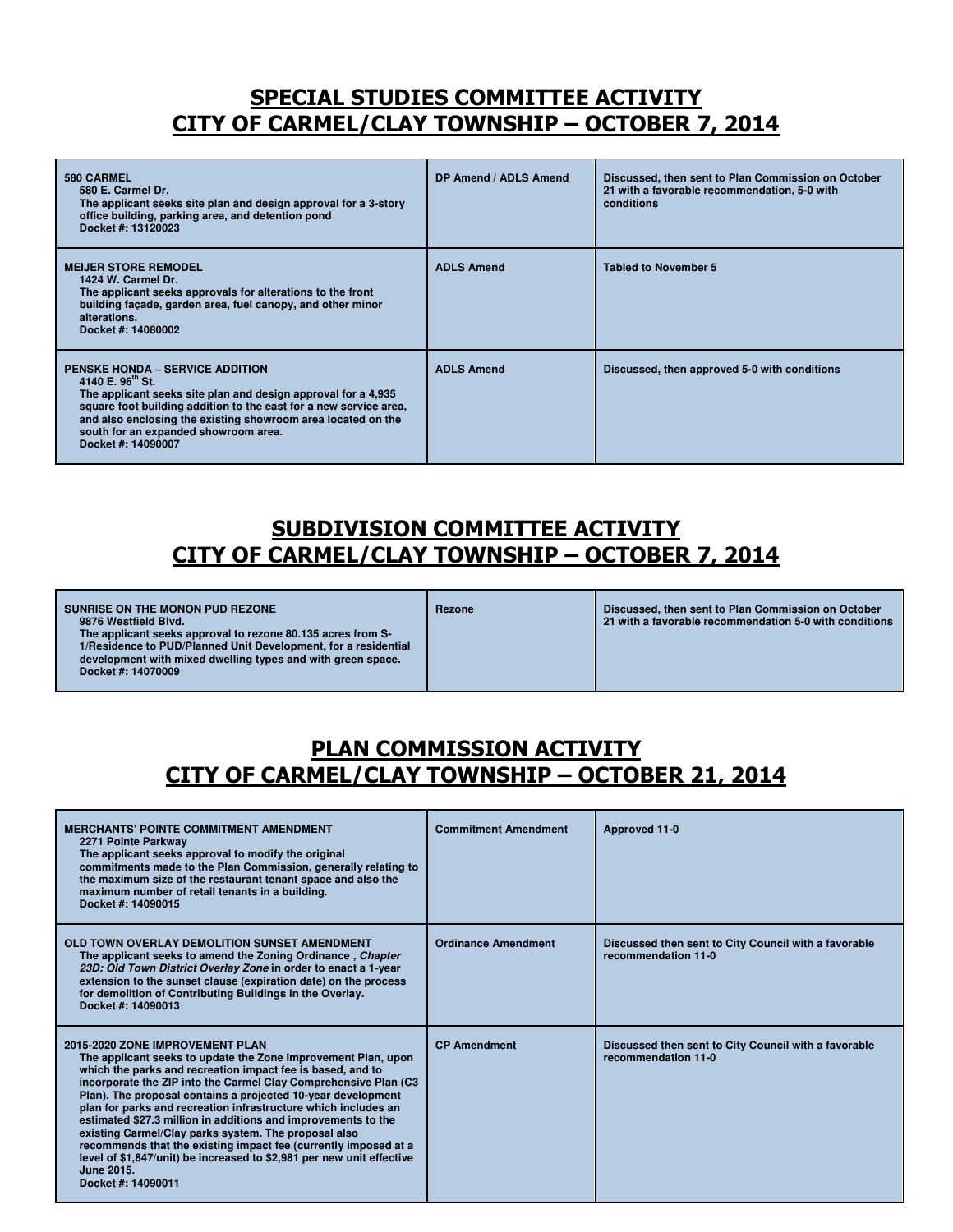| <b>PARKS AND RECREATION IMPACT FEES ORDINANCE</b><br><b>AMENDMENT</b><br>The applicant seeks to Amend Section 29.07: Parks and<br>Recreation Impact Fees (PRIF) and Section 3.07: Definitions of<br>the Zoning Ordinance in order to update existing impact fee<br>provisions, as well as their definitions. The proposal would<br>renew the impact fee that is currently imposed on new residential<br>development to defray the cost of new parks and recreation<br>infrastructure, for an additional five years (from 2015 to 2020).<br>The impact fee is currently imposed at a level of \$1,847/unit. It<br>would increase to \$2,981 per new unit effective June 2015. The<br>fee would then expire in June 2020.<br>Docket #: 14090012 | <b>Ordinance Amendment</b>        | Discussed then sent to City Council with a favorable<br>recommendation 11-0 |
|-----------------------------------------------------------------------------------------------------------------------------------------------------------------------------------------------------------------------------------------------------------------------------------------------------------------------------------------------------------------------------------------------------------------------------------------------------------------------------------------------------------------------------------------------------------------------------------------------------------------------------------------------------------------------------------------------------------------------------------------------|-----------------------------------|-----------------------------------------------------------------------------|
| <b>ST VINCENT HEART CENTER HELIPAD</b><br>10202 N. Meridian St.<br>The applicant seeks site plan approval for a private helicopter<br>landing facility for the Heart Center.<br>Docket #: 14070010                                                                                                                                                                                                                                                                                                                                                                                                                                                                                                                                            | DP / ADLS                         | Withdrawn                                                                   |
| <b>SHOPPES AT THE BRIDGES (BRIDGES II)</b><br>11505 N. Spring Mill Rd.<br>The applicant seeks site plan and design approval for a multi-<br>tenant commercial/retail building and outparcel development on<br>3.86 acres, totaling about 45,636 sq. ft. of floor area.<br>Docket #: 14080015<br>The applicant also seeks zoning waiver approval from Section<br>12.4 of The Bridges PUD, in order to have a Restaurant with Drive<br>Thru building be located further than 300-ft from Illinois St.<br>Docket #: 14090010                                                                                                                                                                                                                     | DP / ADLS<br><b>Zoning Waiver</b> | <b>Tabled to November 18</b><br><b>Tabled to November 18</b>                |
| 96TH AND RANDALL PUD REZONE<br>4200 E. 96 <sup>th</sup> St.<br>The applicant seeks approval to rezone 18.43 acres from B-<br>3/Business to PUD/Planned Unit Development, for multi-family<br>dwellings, a clubhouse, and commercial land uses, including the<br>Butler Hyundai site and its outlots. The site partially lies within<br>the Floodplain & Floodway Districts.<br>Docket #: 14080017                                                                                                                                                                                                                                                                                                                                             | Rezone                            | Discussed, then sent to Special Studies on November 5,<br>2014              |
| <b>PENSKE CHEVROLET PARKING EXPANSION</b><br>3202 E. 96 <sup>th</sup> St.<br>The applicant seeks site plan and design approval for a 100<br>space vehicle inventory & display parking area.<br>Docket #: 14070008                                                                                                                                                                                                                                                                                                                                                                                                                                                                                                                             | DP / ADLS                         | <b>Tabled to November 18</b>                                                |
| SUNRISE ON THE MONON, PRIMARY PLAT<br>9876 Westfield Blvd.<br>The applicant seeks primary plat approval for 149 lots on 80.135<br>acres, plus Common Areas and Block A. The site is currently<br>pending a rezone from S-2/Residence to PUD/Planned Unit<br>Development.<br>Docket #: 14080019                                                                                                                                                                                                                                                                                                                                                                                                                                                | <b>Primary Plat</b>               | <b>Tabled to November 18</b>                                                |
| SUNRISE ON THE MONON PUD, REZONE<br>The applicant seeks approval to rezone 77.85 acres from S-<br>2/Residence to PUD/Planned Unit Development, for a residential<br>development with mixed dwelling types and with green space.<br>Docket #: 14070009                                                                                                                                                                                                                                                                                                                                                                                                                                                                                         | Rezone                            | Discussed, then sent to City Council with favorable<br>recommendation 11-0  |
| 580 CARMEL<br>580 E. Carmel Dr.<br>The applicant seeks site plan and design approval for a 3-story<br>office building, parking area, and detention pond<br>Docket #: 13120023                                                                                                                                                                                                                                                                                                                                                                                                                                                                                                                                                                 | DP Amend / ADLS Amend             | Approved 11-0 with conditions                                               |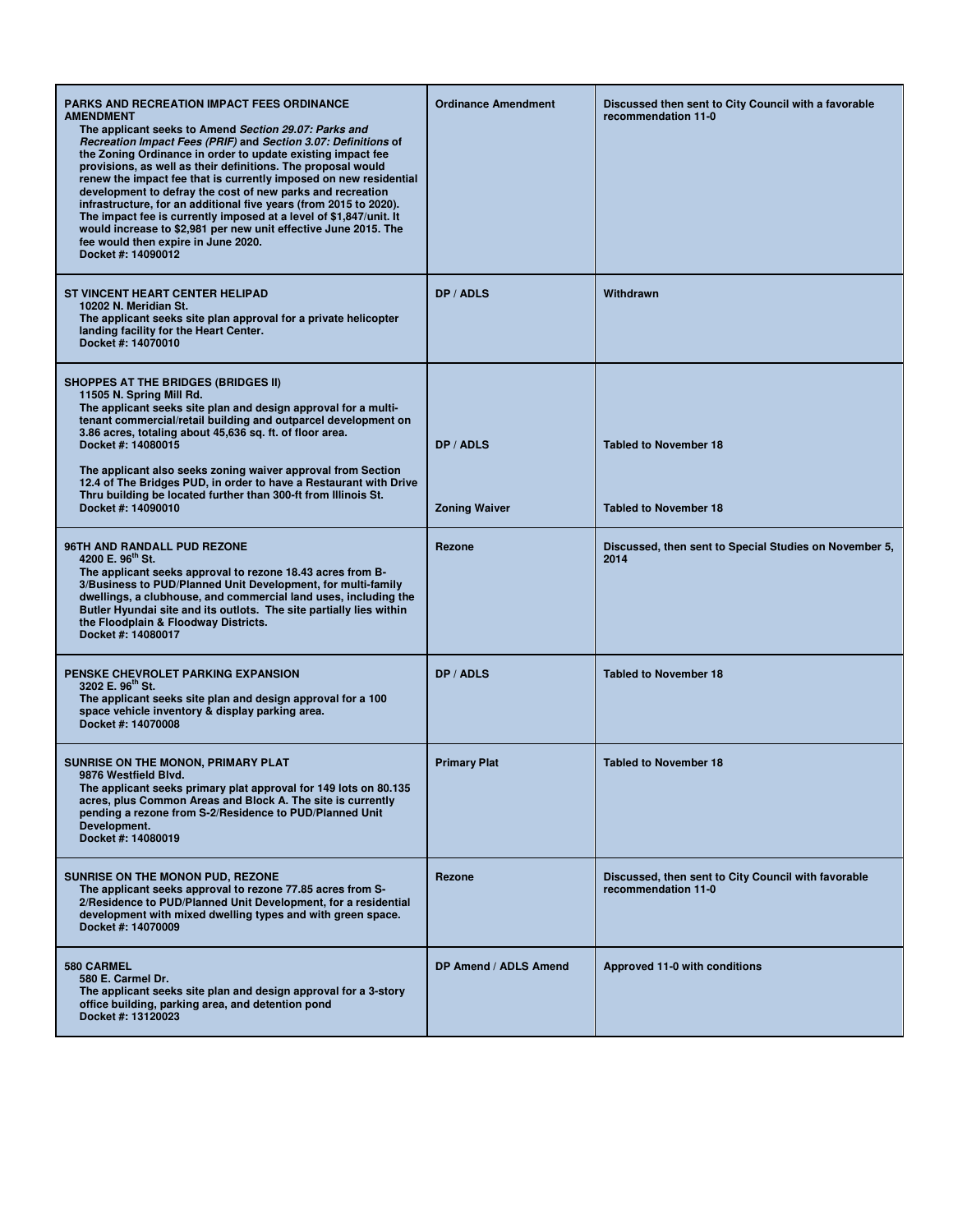### BOARD OF ZONING APPEALS ACTIVITY CITY OF CARMEL/CLAY TOWNSHIP

## BZA HEARING OFFICER – OCTOBER 28, 2014

| <b>ESTRIDGE SIGN, CARMEL SHOPPING CENTER</b><br>1017 W. Main St.<br>The applicant seeks the following development standard<br>variance for a new wall sign.<br>Logo limited to 25% of the sign area, 100% requested<br>Docket #: 14090014                   | Variance | Approved per plan shown at meeting                                                    |
|-------------------------------------------------------------------------------------------------------------------------------------------------------------------------------------------------------------------------------------------------------------|----------|---------------------------------------------------------------------------------------|
| PECK FENCE, WOODLAND SPRINGS<br>11605 Rolling Springs Dr.<br>The applicant seeks the following development standard<br>variance for an existing fence.<br>3.5 foot max fence height in front yard, 6 foot requested in corner<br>lot.<br>Docket #: 14100001 | Variance | Approved with condition of additional landscaping to be<br>approved by Urban Forester |
| POLAND FENCE, COPPERWOOD, LOT 75<br>1087 Arrowwood Dr.<br>The applicant seeks the following development standard<br>variance for a new fence.<br>Max fence height in front yard, 5 feet requested for corner lot<br>Docket #: 14100002                      | Variance | Tabled to November 24, 2014                                                           |

## REGULAR MEETING – OCTOBER 28, 2014

| <b>WENDY'S REMODEL SIGNAGE</b><br>2370 E. 116 <sup>th</sup> St. | Variance | Approved |
|-----------------------------------------------------------------|----------|----------|
| The applicant seeks the following use variances for new and     |          |          |
| existing signs:                                                 |          |          |
| Number of signs, 2 allowed, 3 requested                         |          |          |
| Docket #: 14080008                                              |          |          |
| Maximum sign area                                               |          |          |
| Docket #: 14080009                                              |          |          |
| 30 square feet maximum sign area for menu board                 |          |          |
| Docket #: 14080010                                              |          |          |
| 6 feet maximum height for menu board                            |          |          |
| Docket #: 14080011                                              |          |          |
|                                                                 |          |          |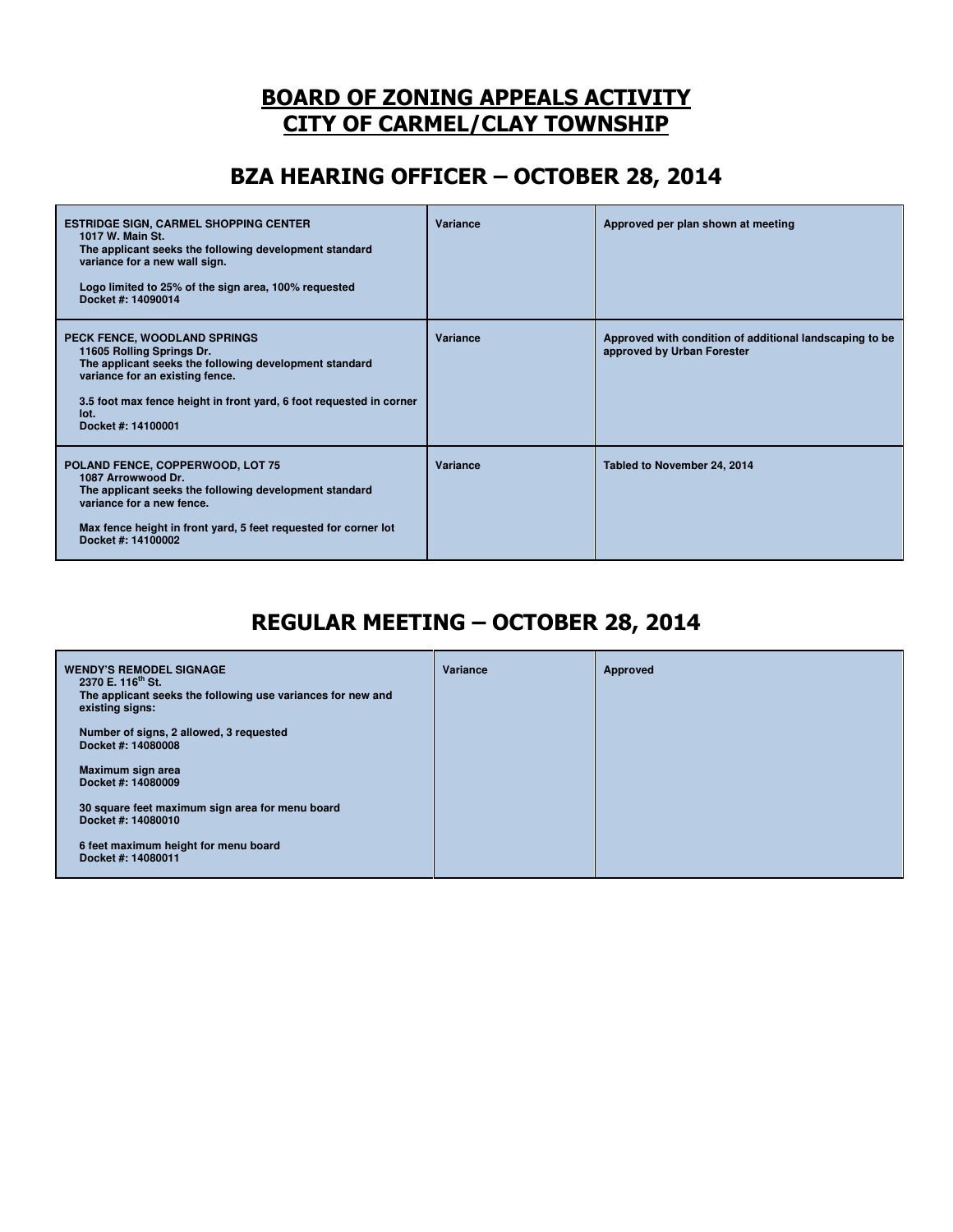# **City of Carmel Monthly Permits Issued Page 1**

| Date: 11/6/2014 |
|-----------------|
|                 |

| Issue<br>Date | Status | Permit<br><b>NO</b> | Subdiv Name                       | <b>Property Address</b>              | <b>Permit Type Description</b>        | Estimated<br>Cost of<br>Constructio | Sq Ft      | <b>Contractor Name</b>                          | Contractor Address         | Cont.City           | Cont. | Cont.<br>Zip | Cont.Phone           | Propety Owner (as listed<br>per applicant) | Owner Adrs                     | Owner City          | Owner<br>State | Owner<br>Zip |
|---------------|--------|---------------------|-----------------------------------|--------------------------------------|---------------------------------------|-------------------------------------|------------|-------------------------------------------------|----------------------------|---------------------|-------|--------------|----------------------|--------------------------------------------|--------------------------------|---------------------|----------------|--------------|
| 10/01/14      |        | 14090023            | CARMEL OFFICE COURT               | 301 F CARMEL DR                      | WALL SIGN PERMANENT                   | \$0                                 | 12         | <b>CSI SIGNS</b>                                | PO BOX 210                 | <b>WESTFIELD</b>    | IN    |              | 16074 (317) 867-2737 | CARMEL 301, LLC                            | 34 W RAMPART ST                | SHELBYVILLE         |                | 46176        |
|               |        | 14090057            | <b>BROOKSHIRE VILLAGE</b>         | 12310 CHARING CROSS RD               | RESIDENTIAL ADDITION-ROOM(S           | \$35,000                            | 224        | ELK BUILDING ENTERPRISES, LL                    | 2570 CONGRESS ST           | CARMEL              | IN    | 6032         | (317) 219-9524       | MOORE, PAUL & SUE                          | 12310 CHARING CROSS RD         | CARMEL              |                | 46033        |
|               |        | 14090078            |                                   | 10236 N BROADWAY AVE                 | RESIDENTIAL ATTACHED GARAGE OR CARPOR | \$25,000                            | 1.039      | HIGH & DRY ROOFING                              | 531 N RANGELINE RD         | CARMEL              | IN    |              | 16032 (317) 566-9700 | <b>BRADLEY, ELISABETE</b>                  | 10236 N BROADWAY ST            | <b>INDIANAPOLIS</b> |                | 46280        |
|               |        | 14090109            |                                   | 3822 W 141 ST                        | RESIDENTIAI DECK ADDITION             | \$20,000                            | 2,032      | GARDENS OF GROWTH, INC                          | 928 E 38TH ST              | <b>INDIANAPOLIS</b> |       | 16205        |                      | DAWES, KENNETH & LISA                      | 3822 WEST 141ST STREET         | CARMEL              |                | 46074        |
|               |        | 14090127            | <b>PINE LAKE ESTATES</b>          | 3041 TOWNE DR                        | RESIDENTIAL PORCH ADDITION            | \$1,500                             | 100        | VANMETER, MARK & LORI                           | 3041 TOWNE DR              | CARMEL              |       | 16032        |                      | VANMETER, MARK & LOR                       | 3041 TOWNE DR                  | CARMEL              |                | 46032        |
| 10/02/14      |        | 14090121            | <b>CHERRY CREEK ESTATES</b>       | 14174 KLINGENSMITH BLVD              | RESIDENTIAL REMODEL                   | \$30,000                            | 1,800      | J WEST DESIGNS, LLC                             | 6220 KNYGHTON RD           | <b>INDIANAPOLIS</b> |       |              | 46220 (317) 490-9766 | <b>BRUNELL, ROCCO</b>                      | 14174 KLINGENSMITH BLVD        | CARMEL              | IN             | 46033        |
|               |        | 14090132            | <b><i>VILLAGE OF WESTCLAY</i></b> | 2391 BLISLAND ST                     | RESIDENTIAL SINGLE FAMILY DWELLING    | \$425,000                           | 5.268      | HOMES BY JOHN MCKENZIE                          | 4631 LISBORN DR            | CARMEL              |       |              | 16033 (317) 574-7616 | HOMES BY JOHN MCKENZIE                     | 4631 LISBORN DR                | CARMEL              |                | 46033        |
|               |        | 14090137            | <b>ESTATES OF CLAY WEST. THE</b>  | 13346 W SHERBERN DF                  | RESIDENTIAL ACCESSORY STRUCTURE       | \$197,660                           | 600        | HAMILTON HOMES                                  | 8501 BASH ST STE 1100      | CARMEL              | IN    | 16250        |                      | HALLETT, JAMES                             | 13346 W SHERBERN DF            | CARMEL              |                | 46032        |
|               |        | 14090153            | SADDLE CREEK                      | 14071 TRIPLE CROWN DR                | RESIDENTIAL SWIMMING POOL             | \$50,000                            | 1,200      | PERMA-GLASS POOLS                               | 6004 US 31 S               | <b>INDIANAPOLIS</b> |       |              | 46227 (317) 782-9956 | CLOUSE, CHRISTOPHER J & JENNIFER I         | 4071 TRIPLE CROWN DF           | CARMEL              |                | 46032        |
|               |        | 14090154            |                                   | 3225 W 146TH ST                      | DEMOLITION                            | \$0                                 | $\Omega$   | RENASCENT INC                                   | 935 W TROY AVE             | <b>INDIANAPOLIS</b> |       |              | 16225 (317) 783-1500 | LOMBARDO HOMES OF INDIANA LLC              |                                |                     |                |              |
|               |        | 14090156            | <b>WINDPOINTE</b>                 | 12179 WINDPOINTE PASS                | RESIDENTIAL REMODEI                   | \$400,000                           | 800        | ARTISAN HOMES, INC                              | 7445 E 400 N               | <b>BROWNSBURG</b>   |       |              | 16112 (317) 852-7310 | MCMEEKAN. TIM & ROBIN                      | 12179 WINDPOINTE PASS          | CARMEL              |                | 46033        |
|               |        | 14100004            | LAKES AT TOWNE ROAD, THE          | 2584 DIAMOND LAKE DE                 | RESIDENTIAI REMODE                    | \$25,000                            | 900        | <b>D B KLAIN CONSTRUCTION, LLC</b>              | 2159 GLEBE ST #200         | CARMEL              |       |              | 46032 (317) 846-9992 | FALENDER, ANDY                             | <b>2584 DIAMOND LAKE DE</b>    | CARMEL              |                | 46074        |
|               |        | 14100005            | DELAWARE TRACE                    | 13291 MOHICAN CT                     | RESIDENTIAL PORCH ADDITION            | \$60,000                            | 288        | WOODALL HOMES & REMODELING, P.O. BOX 807        |                            | ZIONSVILLE          |       |              | 16077 (317) 590-8381 | MILLER, THADD & PAIGE                      | 13291 MOHICAN CT               | CARMEL              |                | 46032        |
|               |        | 14100019            | <b>COOL CREEK ESTATES</b>         | 129 MAPLECREST DR                    | <b>ELECTRICAL PERMIT/INSPECTION</b>   | \$0                                 |            | PETERSEN, DUSTIN                                | 129 MAPLECREST DF          | CARMEL              |       |              | 16033 (317) 581-7338 | PETERSEN, DUSTIN                           | 129 MAPLECREST DR              | CARMEL              |                | 46033        |
| 10/03/14      |        | 14060102            | EAST 96TH STREET AUTO PARK        | 4610 E 96 ST                         | OMMERCIAL ADDITION & REMODEI          | \$5,000,00                          | 45.062     | CPM INC                                         | 10053 N HAGUE RD           | <b>INDIANAPOLIS</b> |       | 6256         | (317) 842-8040       | TOM WOOD INC                               | 3003 E 98TH ST #201            | <b>INDIANAPOLIS</b> |                | 46280        |
|               |        | 14060172            |                                   | 13000 N SHELBORNE RD                 | <b>ROUND SIGN TEMPORARY</b>           | \$0                                 | 32         | HE SIGN SHOP, LLC                               | 5970 DRAYCOTT DR           | NDIANAPOLIS         |       |              | 6236 (317) 542-5252  | RYLAND HOMES                               | 025 N RIVER RD #100            | NDIANAPOLIS         |                | 46240        |
|               |        | 14060174            |                                   | 12325 PENNSYLVANIA ST                | OMMERCIAL CELL CO-LOCATE              | \$125,000                           | 100        | OPPER, TODD                                     | <b>8109 NETWORK DR</b>     | <b>LAINFIELD</b>    |       |              | 6168 (317) 839-0520  | <b>VERIZON WIRELESS</b>                    | 250 E 96TH ST #175             | NDIANAPOLIS         |                | 46240        |
|               |        | 14060179            |                                   | 13000 N SHELBORNE RD                 | ROUND SIGN TEMPORARY                  | \$0                                 | 32         | <b>IE SIGN SHOP, LLC</b>                        | 970 DRAYCOTT DR            | NDIANAPOLIS         |       |              | 6236 (317) 542-5252  | RYLAND HOMES                               | 025 N RIVER RD #100            | NDIANAPOLIS         |                | 46240        |
|               |        | 14090142            | <b>VILLAGE OF WESTCLAY</b>        | 12784 ST JULIAN ST                   | ESIDENTIAL SINGLE FAMILY DWELLING     | \$505,000                           | 6.673      | PULTE HOMES OF INDIANA                          | 1590 N MERIDIAN ST #530    | <b>ARMEL</b>        |       | 6032         | (317) 575-2350       | PULTE HOMES OF INDIANA LLC                 | 1590 MERIDIAN ST N STE 530     | ARMEI               |                | 46032        |
|               |        | 14090144            | <b>IDGE AT THE LEGACY, THE</b>    | 14459 NEW GARDEN LN                  | ESIDENTIAL SINGLE FAMILY DWELLING     | \$350,000                           | 5.733      | <b>RYAN HOMES INC</b>                           | 3685 PRIORITY WAY S DF     | NDIANAPOLIS         |       |              | 6240 (317) 819-2623  | <b>RYAN HOMES INC</b>                      | 685 PRIORITY WAY S DR          | NDIANAPOLIS         |                | 46240        |
|               |        | 4090159             | CHERRY TREE ESTATES               | 14250 CHERRY TREE RD                 | RESIDENTIAL SWIMMING POOL             | \$12,500                            | 1.008      | POE. STEVE                                      | 14250 CHERRY TREE RD.      | CARMEL              |       | 6033         |                      | POE. STEVE AND SANDY                       | 14250 CHERRY TREE RD           | CARMEL              |                | 46033        |
|               |        | 14100003            | <b>HADLEY GROVE</b>               | 13232 REGINA CT                      | RESIDENTIAL SINGLE FAMILY DWELLING    | \$305.964                           | 3.677      | M/I HOMES                                       | 3500 KEYSTONE CROSSING     | <b>SI IORANA DI</b> |       |              | (317) 255-9900       | M/I HOMES                                  | 3500 KEYSTONE CROSSING STE 590 | NDIANAPOLIS         |                | 46240        |
|               |        | 14100007            | ONGRIDGE ESTATES                  | 13637 CUNNINGHAM DR                  | RESIDENTIAL DECK ADDITION             | \$6,000                             | 144        | NORTH INDY FENCE DECK & RAII                    | 10330 PLEASANT ST, STE 400 | <b>OBLESVILLE</b>   |       | 6060         |                      | FRENCH, PEARL P & DEREK M                  | 13637 CUNNINGHAM DF            | CARMEL              |                | 46074        |
|               |        | 14100025            |                                   | 748 WALKABOUT CIR N #2B              | ELECTRICAL PERMIT/INSPECTION          | \$0                                 | $\Omega$   | FANNING, JAMARCUS                               | 748 WALKABOUT CIR N #2B    | <b>ARMEL</b>        | I IN. | 46032        |                      | ONE ONE SIX                                | 760 WAI KABOUT CIR N           | CARMEL              |                | 46032        |
| 10/06/14      |        | 14090138            | SPRINGMILL RIDGE                  | 421 PORTMOUTH CT                     | WALL SIGN PERMANENT                   | \$0                                 | 30         | EDGEWOOD BUILDING SUPPLY                        | 15809 EPLER AVE. E.        | <b>INDIANAPOLIS</b> |       |              | 46227 (317) 786-9208 | <b>HUANG MING KUAI</b>                     | <b>421 PORTSMOUTH CT</b>       | CARMEL              |                | 46032        |
|               |        | 14100021            | SPRINGMILL RIDGE                  | 13084 SOUTHAMPTON CT                 | <b>GROUND SIGN PERMANENT</b>          | \$0                                 | 28         | EDGEWOOD BUILDING SUPPLY                        | 15809 EPLER AVE, E.        | <b>INDIANAPOLIS</b> |       |              | 46227 (317) 786-9208 | <b>TERRI S HELBLING</b>                    | 13084 SOUTHHAMPTON CT          | CARMEL              | IN             | 46032        |
|               |        | 14100022            | VILLAGE OF MOUNT CARMEL           | 14350 OAK RIDGE RD                   | RESIDENTIAL ADDITION-ROOM(S)          | \$20,000                            | 168        | PB CONSTRUCTION                                 | 24860 MT PLEASANT RD       | <b>CICERO</b>       | IN    |              | 16034 (317) 984-4391 | MCROBERTS, TIMOTHY S & JENNIFER            | 14350 OAK RIDGE RD             | CARMEL              | IN             | 46032        |
|               |        | 14100038            | <b>NEWARK</b>                     | 729 PAWNEE RD                        | ELECTRICAL PERMIT/INSPECTION          | \$0                                 | $^{\circ}$ | DAN OBERT ELECTRICIAN                           | 8699 W 800 N               | <b>INDIANAPOLIS</b> |       |              | 46259 (317) 370-0139 | MUNDT, TOM                                 | 729 PAWNEE DR                  | CARMEL              | IN             | 46032        |
| 10/07/14      |        | 14100017            | LONGRIDGE ESTATES                 | 14015 WILMUTH DR                     | RESIDENTIAL SINGLE FAMILY DWELLING    | \$525,000                           | 7,596      | PULTE HOMES OF INDIANA                          | 1590 N MERIDIAN ST #530    | CARMEL              | IN    |              | 16032 (317) 575-2350 | PULTE HOMES                                | 11590 N. MERIDIAN ST #530      | CARMEL              | IN             | 46032        |
|               |        | 14100023            | LAKESIDE PARK                     | 13894 FOUR SEASONS WAY               | RESIDENTIAL REMODEI                   | \$40,000                            | 1.400      | RAUSCH CONTRACTING                              | 1383 HANNIBAL ST           | <b>NOBLESVILLE</b>  |       | 6060         |                      | BEHM, JEFFREY D & DANA M                   | 13894 FOUR SEASONS WAY         | CARMEL              |                | 46074        |
|               |        | 14100024            | DIXIE HIGHWAY ADDITION            | 10664-10670 COLLEGE AVE              | RESIDENTIAL REMODEI                   | SO.                                 | $\Omega$   | HANNA, DAVID                                    | PO BOX 40432               | <b>INDIANAPOLIS</b> |       |              | 46240 (317) 531-5774 | HANNA, GALIL                               | PO BOX 40432                   | <b>INDIANAPOLIS</b> |                | 46280        |
|               |        | 14100030            | <b>WESTMONT</b>                   | 13906 FINNHORSE DE                   | RESIDENTIAL SINGLE FAMILY DWELLING    | \$287,514                           | 3,852      | M/I HOMES                                       | 8500 KEYSTONE CROSSING     | <b>INDIANAPOLIS</b> |       |              | 16240 (317) 255-9900 | M/I HOMES                                  | <b>3500 KEYSTONE CROSSING</b>  | INDIANAPOLIS        |                | 46240        |
|               |        | 14100032            | <b>WESTMONT</b>                   | 13919 FINNHORSE DR                   | RESIDENTIAL SINGLE FAMILY DWELLING    | \$340.784                           | 5.914      | <b>II HOMES</b>                                 | 8500 KEYSTONE CROSSING     | <b>VDIANAPOLIS</b>  |       |              | 46240 (317) 255-9900 | M/I HOMES                                  | <b>3500 KEYSTONE CROSSING</b>  | NDIANAPOLIS         |                | 46240        |
|               |        | 14100034            |                                   | 1655 CASPIAN DR                      | RESIDENTIAL SINGLE FAMILY DWELLING    | \$382,966                           | 6,357      | <b>II HOMES</b>                                 | 8500 KEYSTONE CROSSING     | NDIANAPOLIS         |       |              | 46240 (317) 255-9900 | M/I HOMES                                  | 3500 KEYSTONE CROSSING         | <b>INDIANAPOLIS</b> |                | 46240        |
|               |        | 14100036            | <b>WESTMONT</b>                   | 1631 CASPIAN DR                      | RESIDENTIAL SINGLE FAMILY DWELLING    | \$272,000                           | 5,632      | M/I HOMES                                       | 8500 KEYSTONE CROSSING     | NDIANAPOLIS         |       |              | 46240 (317) 255-9900 | M/I HOMES                                  | <b>3500 KEYSTONE CROSSING</b>  | <b>INDIANAPOLIS</b> |                | 46240        |
| 10/08/14      |        | 14090053            | VILLAGE OF MOUNT CARMEL           | 13693 OAKRIDGE RD                    | RESIDENTIAL PORCH ADDITION            | \$44,000                            | 277        | CASE DESIGN/REMODELING                          | 99 E CARMEL DR., STE 100   | CARMEL              | IN    |              | 16032 (317) 846-2600 | MOORE, ED & REBECCA                        | 13693 OAKRIDGE RD              | CARMEL              |                | 46032        |
|               |        | 14090131            | <b>RA FRANKE</b>                  | 12965 OLD MERIDIAN ST - DESIGN CENTE | COMMERCIAL TENANT FINISH              | \$150,000                           | 3.452      | <b>ESTRIDGE HOMES</b>                           | 12965 OLD MERIDIAN STREET  | CARMEL              |       | 3032         |                      | JR FARMER FINANCE SC LLC                   | 305 22ND ST NW                 | <b>DELRAY BEACK</b> |                | 33444        |
|               |        | 14090135            |                                   | 13450 N MERIDIAN ST #165             | OMMERCIAL REMODEI                     | \$145,000                           | 1,995      | SHAMROCK BUILDERS                               | 9800 WESTPOINT DR #200     | <b>INDIANAPOLIS</b> |       |              | 16256 (317) 863-3358 | DR LAURA JUNTGEN DDS                       | 13450 N MERIDIAN ST #363       | CARMEL              |                | 46032        |
| 10/09/14      |        | 14080162            |                                   | 12822 HOOSIER HILL DR                | RESIDENTIAL MULTI-FAMILY              | \$2,163,31                          | 46,028     | C HART CO INC                                   | 805 CITY CENTER DR #120    | CARMEL              |       | 6032         | (317) 573-4800       | HIGHPOINTE APARTMENTS LLC                  | 305 CITY CENTER DR, STE 120    | CARMEL              |                | 46032        |
|               |        | 1408017             |                                   | 12863 GANNETT POINT PL               | RESIDENTIAL MULTI-FAMILY              | \$1,135,56                          | 24,161     | C HART CO INC                                   | 805 CITY CENTER DR #120    | CARMEL              | IN    | 16032        | (317) 573-4800       | HIGHPOINTE APARTMENTS LLC                  | 805 CITY CENTER DR, STE 120    | CARMEL              |                | 46032        |
|               |        | 14080179            |                                   | 12845 HIGHPOINT BLVD - CLUBHOUSE     | COMMERCIAL NEW STRUCTURE              | \$530,250                           | 7,575      | C HART CO INC                                   | 805 CITY CENTER DR #120    | CARMEL              |       | 6032         | (317) 573-4800       | <b>HIGHPOINTE APARTMENTS LLC</b>           | 805 CITY CENTER DR, STE 120    | CARMEL              |                | 46032        |
|               |        | 14090129            |                                   | 4140 E 96 ST - CAR WASH              | COMMERCIAL NEW STRUCTURE              | \$490,000                           | 3,081      | CJI. INC.                                       | 1333 HIGHI AND RD          | MACEDONIA           |       | 14056        | (330) 425-2300       | PENSKE HONDA                               | 4140 96TH ST E                 | <b>INDIANAPOLIS</b> |                | 46240        |
|               |        | 14090147            | SETTLER'S RIDGE AT HAVERSTICK     | 5849 TANBARK LN                      | RESIDENTIAL REMODEL                   | \$17,000                            | 150        | OOHER BUILDING & REMODELING 67 E GARNER RD #200 |                            | <b>BROWNSBURG</b>   |       |              | 46112 (317) 852-5546 | BARTLEY, ROBERT & AMANDA                   | 5849 TANBARK CT                | CARMEL              |                | 46033        |
|               |        | 14100008            | <b>SMOKEY KNOLL</b>               | 1928 ROSEBAY LN                      | RESIDENTIAL PORCH ADDITION            | \$15,000                            | 196        | SAGE CONSTRUCTION, INC                          | 16529 GRAY ROAD            | NOBELSVILLE         | IN    |              | 46062 (317) 450-0823 | MCLAUGHLIN, BRADLEY & ERINN                | 1928 ROSEBY LANE               | CARMEL              |                | 46033        |
|               |        |                     |                                   | <b>Total Permits: 112</b>            |                                       |                                     |            | <b>Total Estimated Cost of Construction:</b>    | \$31,176,375.00            |                     |       |              | Total Sq.Ft.:        | 507,827                                    |                                |                     |                |              |

Status(Stat Column) codes mean: O=Open/incomplete; C=Closed/completed (includes completed permits where C/O's are not issued-like demolition or separate electrical permits);<br>E=Expired-project may or may not have been compl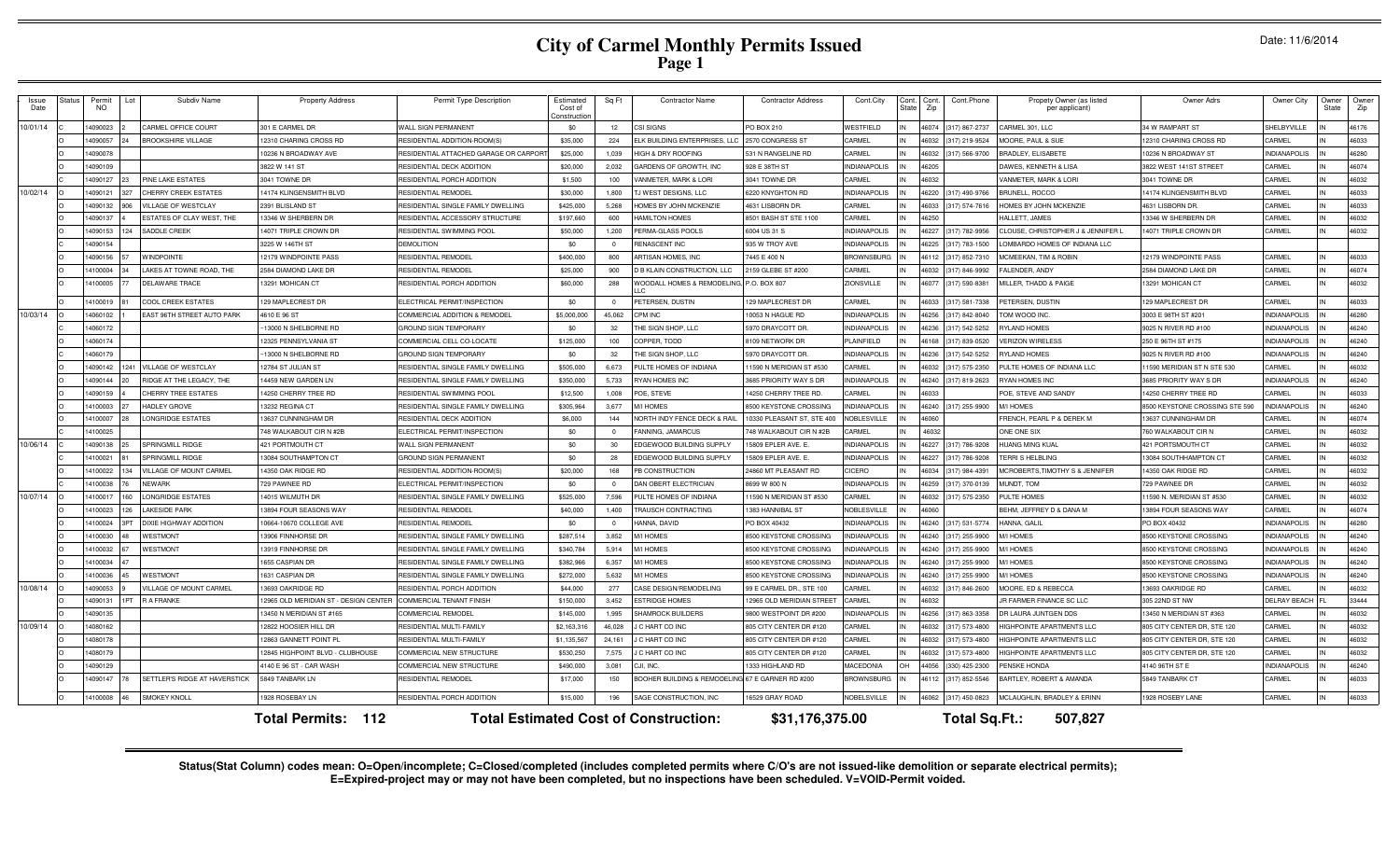# **City of Carmel Monthly Permits Issued Page 2**

|  | Date: 11/6/2014 |  |
|--|-----------------|--|
|  |                 |  |

| Issue<br>Date | tatus<br>Permit<br>NO. | Subdiv Name                   | <b>Property Address</b>          | Permit Type Description             | Estimated<br>Cost of<br>onstructio | Sq Ft                   | <b>Contractor Name</b>                       | <b>Contractor Address</b>   | Cont.City           | Cont. | Cont.<br>Zip | Cont.Phone           | Propety Owner (as listed<br>per applicant) | Owner Adrs                        | Owner City          | Owner<br>State | Owner<br>Zip |
|---------------|------------------------|-------------------------------|----------------------------------|-------------------------------------|------------------------------------|-------------------------|----------------------------------------------|-----------------------------|---------------------|-------|--------------|----------------------|--------------------------------------------|-----------------------------------|---------------------|----------------|--------------|
| 10/09/14.     | 14100028               | HE MEADOWS AT THE LEGACY      | 4055 KNIGHTSTOWN EAST DR         | RESIDENTIAL SINGLE FAMILY DWELLING  | \$186,000                          | 5.753                   | <b>RYLAND HOMES</b>                          | 9025 N RIVER RD #100        | <b>INDIANAPOLIS</b> |       |              | 46240 (317) 846-4200 | FALCON NEST II LLC                         | 1356 BEVERLY ROAD                 | <b>MCLEAN</b>       |                | 22101        |
| 10/10/14      | 4070169                |                               | 0630 LAKESHORE DR W - CELL TOWER | COMMERCIAL CELL TOWEF               | \$75,000                           | 100                     | OWER ERECTION &<br><b>MAINTENANCE</b>        | PO BOX 410                  | FO.                 |       | 6765         | (219) 437-6608       | <b>JB TOWER, LLC</b>                       | 2602 CASS ST                      | <b>FORT WAYNE</b>   |                | 46808        |
|               | 4080086                |                               | 949 W 136TH ST                   | RESIDENTIAL SINGLE FAMILY DWELLING  | \$649,408                          | 7,014                   | CARRINGTON HOMES. INC.                       | 3250 N 600 W                | <b>MCCORDSVILLE</b> |       |              | 16055 (317) 336-8002 | COX, JEFF & YVELINA                        | 949 W 136TH ST                    | CARMEL              |                | 46032        |
|               | 14080087               |                               | 949 W 136TH ST                   | RESIDENTIAL REMODEL                 | \$163,645                          | 3,312                   | CARRINGTON HOMES, INC                        | 3250 N 600 W                | <b>MCCORDSVILLE</b> |       |              | 16055 (317) 336-8002 | COX, JEFF & YVELINA                        | 949 W 136TH ST                    | CARMEL              |                | 46032        |
|               | 14090148               | <b>EXINGTON FARMS</b>         | 1123 CLAIRBORNE CT               | RESIDENTIAL REMODEL                 | \$10,000                           | 800                     | OLIS MARK                                    | 6226 EVANSTON AVE           | NDIANAPOLIS         |       |              | 46220 (317) 847-9602 | HOUSER, JARED                              | 1123 CLAIRBORNE CT                | CARMEL              |                | 46280        |
|               | 14100013               |                               | 1960 SPRING MILL RD              | <b>DEMOLITION</b>                   | \$0                                | $\overline{0}$          | DORSEY PAVING, INC                           | 2102 S HARDING ST           | INDIANAPOLIS        |       | 16221        | (317) 638-9326       | REPUBLIC DEVELOPMENT                       | 13578 E MAIN ST                   | <b>ISHERS</b>       | IN             | 46038        |
|               | 14100015               |                               | 12115 CLAY CENTER RD             | <b>DEMOLITION</b>                   | \$0                                | $\overline{0}$          | DORSEY PAVING, INC                           | 2102 S HARDING ST           | INDIANAPOLIS        |       | 16221        | (317) 638-9326       | REPUBLIC DEVELOPMENT                       | 13578 E MAIN ST                   | <b>FISHERS</b>      | IN             | 46038        |
|               | 14100016               |                               | 1950 SPRING MILL RD              | <b>DEMOLITION</b>                   | \$0                                | $\overline{0}$          | DORSEY PAVING, INC                           | 2102 S HARDING ST           | <b>INDIANAPOLIS</b> |       | 16221        | (317) 638-9326       | REPUBLIC DEVELOPMENT                       | 13578 E MAIN ST                   | <b>ISHERS</b>       | IN             | 46038        |
|               | 14100018               | DAVID WILKINSON'S ADDITION    | 230 1ST AVE NE                   | RESIDENTIAL SINGLE FAMILY DWELLING  | \$462,198                          | 4,978                   | OLD TOWN DESIGN GROUP                        | 1132 RANGELINE RD S         | CARMEL              | IN    | 16032        | (317) 626-8486       | ETGEN, GARRET J JR & CAROLYN A             | 230 1ST AVE NE                    | CARMEL              | IN             | 46032        |
| 10/13/14      | 14100041               | CARMEL VILLAGE                | 466 ASH DR                       | RESIDENTIAL ADDITION AND REMODEL    | \$19,200                           | 915                     | CONOVER, LUTHER & MARY                       | 472 ASH DR                  | CARMEL              | IN    | 16032        |                      | CONOVER, LUTHER & MARY                     | 472 ASH DR                        | CARMEL              |                | 46032        |
| 10/14/14      | 14100026               |                               | SPRING MILL RD                   | TEMPORARY USE SPECIAL EVENT         | \$0                                | $\overline{0}$          | JACKSON'S GRANT REAL ESTAT                   | 3150 REPUBLIC BLVD N, STE 3 | TOLEDO              | OH    | 43615        | (419) 841-4831       | JACKSON'S GRANT REAL ESTATE, LLC           | 3150 REPUBLIC BLVD N, STE 3       | TOLEDO              | $\bigcap$      | 43615        |
|               | 14100040               | ARKWOOD CROSSING              | 510 96TH ST E #180               | COMMERCIAL REMODEL                  | \$46,200                           | 5,766                   | DUKE CONSTRUCTION                            | 600 E 96TH ST #100          | INDIANAPOLIS        |       |              | 46240 (317) 808-6000 | DUKE WEEKS REALTY LP                       | 600 E 96TH ST                     | <b>INDIANAPOLIS</b> |                | 46240        |
|               | 14100042               | <b>ILLAGE OF MOUNT CARMEL</b> | 119 HARMONY RD                   | RESIDENTIAL ADDITION-ROOM(S)        | \$25,000                           | 280                     | FOERSTER CONSTRUCTION                        | 13830 PAINTER CT            | CARMEL              |       | <b>SCO31</b> | (317) 896-235        | SATOWSKI, JASON & AMY                      | 119 HARMONY RD                    | CARMEL              |                | 46032        |
| 10/15/14      | 14100006               |                               | 13390 ILLINOIS ST                | TEMPORARY USE CONSTRUCTION FACILITY | \$0                                | $\overline{\mathbf{0}}$ | CATAMOUNT CONSTRUCTORS                       | 1250 BERGEN PKWY SUITE B    | EVERGREEN           |       | 30439        | (303) 679-0087       | S-K CARMEL                                 | 200 SPRUCE ST #200                | <b>DENVER</b>       | CO             | 80230        |
|               | 14100065               |                               | 2810 E 116 ST                    | WALL SIGN PERMANENT                 | \$0                                | 28                      | <b>PHOENIX SIGNWORKS</b>                     | 3725 BEAM RIDGE DR          | <b>MCCORDSVILLE</b> |       |              | 6055 (317) 432-4027  | <b>SDMBR LLC</b>                           | 280 96TH ST E                     | NDIANAPOLIS         |                | 46240        |
|               | 4100070                |                               | 2810 E 116 ST                    | <b>WALL SIGN PERMANENT</b>          | \$0                                |                         | <b>HOENIX SIGNWORKS</b>                      | 13725 BEAM RIDGE DR         | <b>ACCORDSVILLE</b> |       | 6055         | (317) 432-4027       | SDMBR LLC                                  | 280 96TH ST B                     | NDIANAPOLIS         |                | 46240        |
|               | 4100087                | <b>CARMEL VILLAGE</b>         | 627 ASH DR                       | ELECTRICAL PERMIT/INSPECTION        | \$0                                | - 0                     | <b>HIMES, RICHARD</b>                        | 27 ASH DR                   | CARMEL              |       | 6032         | (317) 814-095        | HIMES, RICHARD                             | 627 ASH DR                        | CARMEL              |                | 46032        |
|               | 4100090                | BAILEY'S HAMILTON HIGHLANDS   | 1370 E 106 ST                    | ELECTRICAL PERMIT/INSPECTION        | \$0                                | $\Omega$                | HCP ELECTRICAL SYSTEMS                       | 209 DELAWARE ST             | SHIRLEY             |       |              | 17384 (317) 432-6651 | MORGAN, SARAH                              | 1370 E 106TH ST                   | NDIANAPOLIS         |                | 46280        |
| 10/16/14      | 4090123                |                               | 951 W 116 ST                     | RESIDENTIAL SINGLE FAMILY DWELLING  | \$800,000                          | 5,451                   | <b>ENNIS CUSTOM HOMES</b>                    | PO BOX 142                  | CARMEL              |       | 6082         |                      | MCATEER, JEFF & LIYAN                      | 13249 FROGMORE ST                 | CARMEL              |                | 46032        |
|               | 4090150                |                               | 4390 CLAY TERRACE BLVD           | WALL SIGN PERMANENT                 | \$0                                | 12                      | SIGN CRAFT INDUSTRIES                        | 816 CORPORATION DRIVE       | NDIANPOLIS          |       | 16256        |                      | CLAY TERRACE PARTNERS LLC                  | 1595 MERIDIAN ST N #250           | CARMEL              |                | 46032        |
|               | 409015                 |                               | 4390 CLAY TERRACE BLVD           | <b>BLADE SIGN PERMANENT</b>         | \$0                                | $\mathbf{3}$            | SIGN CRAFT INDUSTRIES                        | 816 CORPORATION DRIVE       | <b>VDIANPOLIS</b>   |       | 16256        |                      | CLAY TERRACE PARTNERS LLC                  | 1595 MERIDIAN ST N #250           | CARMEL              |                | 46032        |
|               | 4090157                |                               | 452 E CARMEL DR                  | WALL SIGN PERMANENT                 | \$0                                | 39                      | SIGN CRAFT INDUSTRIES                        | 816 CORPORATION DRIVE       | <b>VDIANPOLIS</b>   |       | 6256         |                      | <b>BUCKINGHAM COMPANIES</b>                | <b>941 N MERIDIAN ST</b>          | <b>NDIANAPOLIS</b>  |                | 46204        |
|               | 14100044               | <b>/OODS AT LIONS CREEK</b>   | 4417 PANTHERA LEO DR             | RESIDENTIAL SINGLE FAMILY DWELLING  | \$601,000                          | 8,711                   | PULTE HOMES OF INDIANA                       | 1590 N MERIDIAN ST #530     | CARMEL              |       |              | 16032 (317) 575-2350 | PULTE HOMES                                | 11690 N MERIDIAN ST #530          | CARMEL              |                | 46032        |
|               | 4100046                | <b>ILLAGE OF WESTCLAY</b>     | 12642 TEABERRY LN                | RESIDENTIAL SINGLE FAMILY DWELLING  | \$348,000                          | 5.150                   | PULTE HOMES OF INDIANA                       | 1590 N MERIDIAN ST #530     | <b>ARMEL</b>        |       | 6032         | (317) 575-2350       | PULTE HOMES OF INDIANA                     | 11590 N MERIDIAN ST #530          | CARMEL              |                | 46032        |
|               | 14100100               | VILLAGE OF WESTCLAY           | 131 PETTGRU DR & ST              | ELECTRICAL PERMIT/INSPECTION        | \$0                                | $\Omega$                | CONSTRUCTION LOGISTICS                       | 7915 S EMERSON AVE STE B-   | <b>NDIANAPOLIS</b>  |       | 6237         | (317) 696-8882       | <b>VILLAGE OF WEST CLAY</b>                | 12884 BROAD ST                    | CARMEL              |                | 46032        |
| 10/17/14      | 4080001                |                               | 0603 N MERIDIAN ST               | COMMERCIAL REMODEL                  | \$225,000                          | 4.048                   | CATALYST CONSTRUCTON MG                      | 158 E 65TH ST               | <b>NDIANAPOLIS</b>  |       |              | 46220 (317) 579-1555 | CORNERSTONE COMPANIES, INC.                | 3755 E. 82ND ST. #270             | <b>INDIANAPOLIS</b> |                | 46240        |
|               | 14100106               |                               | WORK DONE IN CLIENTS             | MASSAGE THERAPIST PERMIT            | \$0                                | $\sqrt{2}$              | BI ANDFORD, KATHERINE,                       | 132 COOL CREEK BLVD APT     | <b>ARMEL</b>        |       |              | 16032 (317) 426-9694 | SELF OWNED BUSINESSS                       | WORK DONE IN CLIENTS HOMES        | CARMEL              |                | 46032        |
|               | 14100107               |                               | WORK DONE IN CLIENTS             | MASSAGE THERAPIST PERMIT            | \$0                                | $\Omega$                | HUNTER, CATHERINE J                          | 2216 WHITE OAKS DR #A       | <b>NDIANAPOLIS</b>  |       | 6224         |                      | SELF OWNED BUSINESS                        | <b>WORK DONE IN CLIENTS HOMES</b> | <b>ARMEL</b>        |                |              |
| 10/20/14      | 14090146               | <b>KINGS MILL</b><br>63       | 2981 WINTERSET DR                | RESIDENTIAL REMODEL                 | \$150,000                          | 1,350                   | <b>CUSTOM LIVING INC</b>                     | PO BOX 401                  | CARMEL              | IN    |              | 16082 (317) 289-5990 | NAHMIAS, LENNY & DINA                      | 2981 WINTERSET DR                 | CARMEL              | IN             | 46032        |
|               | 14100077               |                               | 2000 E 116 ST                    | <b>GROUND SIGN TEMPORARY</b>        | \$0                                | 18                      | SPEEDPRO                                     | 7920 GEORGETOWN RD          | NDIANAPOLIS         |       | 8268         | (317) 757-5298       | <b>JJ VENTURES</b>                         | 2000 EAST 116TH STREET            | CARMEL              |                | 46032        |
|               | 14100081               | MERCHANTS' POINTE SUBDIVISION | 2381 POINTE PKWY                 | GROUND SIGN TEMPORARY               | \$0                                | 20                      | <b>SIGNCO</b>                                | 2220 E 44TH STREET          | <b>INDIANAPOLIS</b> |       | 16204        | (317) 919-1889       | CASSIDY TURLEY                             | 10 W MARKET ST                    | <b>INDIANAPOLIS</b> |                | 46204        |
|               | 14100088               | CHERRY CREEK ESTATES<br>283   | 14291 ARCADIAN CL                | RESIDENTIAL REMODEL                 | \$37,000                           | 1,500                   | <b>BULLSEYE HOME ENHANCEMENT</b>             | 12994 SAXONY BLVD           | <b>ISHERS</b>       |       | 16037        | (317) 557-4566       | SHEELY, NEVIN & DONNA                      | 14291 ARCADIAN CIRCLE             | CARMEL              |                | 46033        |
| 10/21/14      | 14100020               | <b>USTUS BUSINESS PARK</b>    | 689 PRO MED LANE                 | TEMPORARY USE CONSTRUCTION FACILITY | \$0                                | $\Omega$                | JAMES BABCOCK INC                            | 2925 N MITTHOEFFER PLACE    | <b>NDIANAPOLIS</b>  |       | 16229        |                      | JUSTUS HOME BUILDERS INC                   | 1398 SHADELAND AVE N              | <b>INDIANAPOLIS</b> |                | 46219        |
|               | 14100061               | THE MEADOWS AT THE LEGACY     | 14028 KNIGHTSTOWN EAST DF        | RESIDENTIAL SINGLE FAMILY DWELLING  | \$184,000                          | 5,573                   | <b>RYLAND HOMES</b>                          | 9025 N RIVER RD #100        | <b>INDIANAPOLIS</b> |       |              | 46240 (317) 846-4200 | <b>RYLAND HOMES</b>                        | 9025 N RIVER RD #100              | <b>INDIANAPOLIS</b> |                | 46240        |
|               | 14100063               | VESTMONT                      | 1647 CASPIAN DR                  | RESIDENTIAL SINGLE FAMILY DWELLING  | \$434,810                          | 5,941                   | M/I HOMES                                    | 8500 KEYSTONE CROSSING      | <b>NDIANAPOLIS</b>  |       |              | (317) 255-9900       | M/I HOMES                                  | 3500 KEYSTONE CROSSING            | <b>INDIANAPOLIS</b> |                | 46240        |
|               | 14100066               | CHERRY TREE GROVE             | 14470 SMICKLE LN                 | RESIDENTIAL SINGLE FAMILY DWELLING  | \$340,000                          | 4,894                   | CORONADO CUSTOM HOMES                        | 1730 E 156TH ST             | CARMEL              |       | 16033        | (317) 867-4800       | CORONADO CUSTOM HOMES                      | 1730 E 156TH ST                   | CARMEL              |                | 46033        |
|               | 14100076               | OSTER ESTATES                 | 2735 JOSHUA DR                   | RESIDENTIAL SWIMMING POOL           | \$51,000                           | 798                     | POOLS OF FUN                                 | 3891 CLARK CREEK ROAD       | PLAINFIELD          |       | 83161        | (317) 839-3311       | OZLOWSKI, ANDREW & APRIL                   | 2735 JOSHUA DR                    | CARMEL              |                | 46033        |
|               | 14100079               | <b>VESTMONT</b>               | 1583 NORIC CT                    | RESIDENTIAL SINGLE FAMILY DWELLING  | \$206,000                          | 6,166                   | SENIOUR ENTERPRISES, INC                     | 721 FRUITDALE RD            | <b>MORGANTOWN</b>   |       | 16160        | (812) 597-4908       | <b>RYLAND HOMES</b>                        | 9025 N RIVER RD #100              | <b>INDIANAPOLIS</b> |                | 46240        |
|               | 14100083               | <b>VESTMONT</b>               | 13918 DANUBE DR                  | RESIDENTIAL SINGLE FAMILY DWELLING  | \$198,000                          | 6,245                   | <b>RYLAND HOMES</b>                          | 9025 N RIVER RD #100        | <b>INDIANAPOLIS</b> |       | 16240        | (317) 846-4200       | M/I HOMES                                  | <b>3500 KEYSTONE CROSSING</b>     | <b>INDIANAPOLIS</b> |                | 46240        |
|               | 14100085               | VILLAGE OF WESTCLAY           | 12883 HORBECK ST                 | RESIDENTIAL SINGLE FAMILY DWELLING  | \$350,000                          | 4,256                   | D B KLAIN CONSTRUCTION, LLC                  | 159 GLEBE ST #200           | CARMEL              |       | 6032         | (317) 846-9992       | DB KLAIN BUILDERS, LLC                     | 2159 GLEBE ST, SUITE 200          | CARMEL              |                | 46032        |
|               | 14100093               | VOODS AT LIONS CREEK          | 4526 PANTHERA LEO DR             | RESIDENTIAL SINGLE FAMILY DWELLING  | \$678,000                          | 9.462                   | PULTE HOMES OF INDIANA                       | 1590 N MERIDIAN ST #530     | <b>ARMEL</b>        |       | 6032         | 317) 575-2350        | PULTE HOMES                                | 1590 N. MERIDIAN ST #530          | CARMEL              |                | 46032        |
|               | 14100118               |                               | 0809 BELLEFONTAINE ST            | ELECTRICAL PERMIT/INSPECTION        | \$0                                | $\overline{0}$          | <b>BUETTNER, JOHN</b>                        | 10809 BELLEFONTAINE ST      | NDIANAPOLIS         |       | 16280        | (317) 430-7301       | COMBES, CURT                               | 10809 BELLEFONTAINE ST            | <b>INDIANAPOLIS</b> |                | 46280        |
| 10/22/14      | 14100068               | <b>WESTWOOD ESTATES</b><br>42 | 13996 OUARTER HORSE C            | RESIDENTIAL SINGLE FAMILY DWELLING  | \$405,000                          | 4,365                   | WOODSTOCK CUSTOM HOMES                       | 4838 E 64TH ST              | <b>INDIANAPOLIS</b> |       | 16220        | (317) 339-1732       | KRANZ, WILLIAM AND BEVERLY                 | <b>460 BENDERFIELD DR</b>         | ZIONSVILLE          |                | 46077        |
|               |                        |                               | 112<br>Total Permits:            |                                     |                                    |                         | <b>Total Estimated Cost of Construction:</b> | \$31,176,375.00             |                     |       |              | <b>Total Sq.Ft.:</b> | 507,827                                    |                                   |                     |                |              |

Status(Stat Column) codes mean: O=Open/incomplete; C=Closed/completed (includes completed permits where C/O's are not issued-like demolition or separate electrical permits);<br>E=Expired-project may or may not have been compl